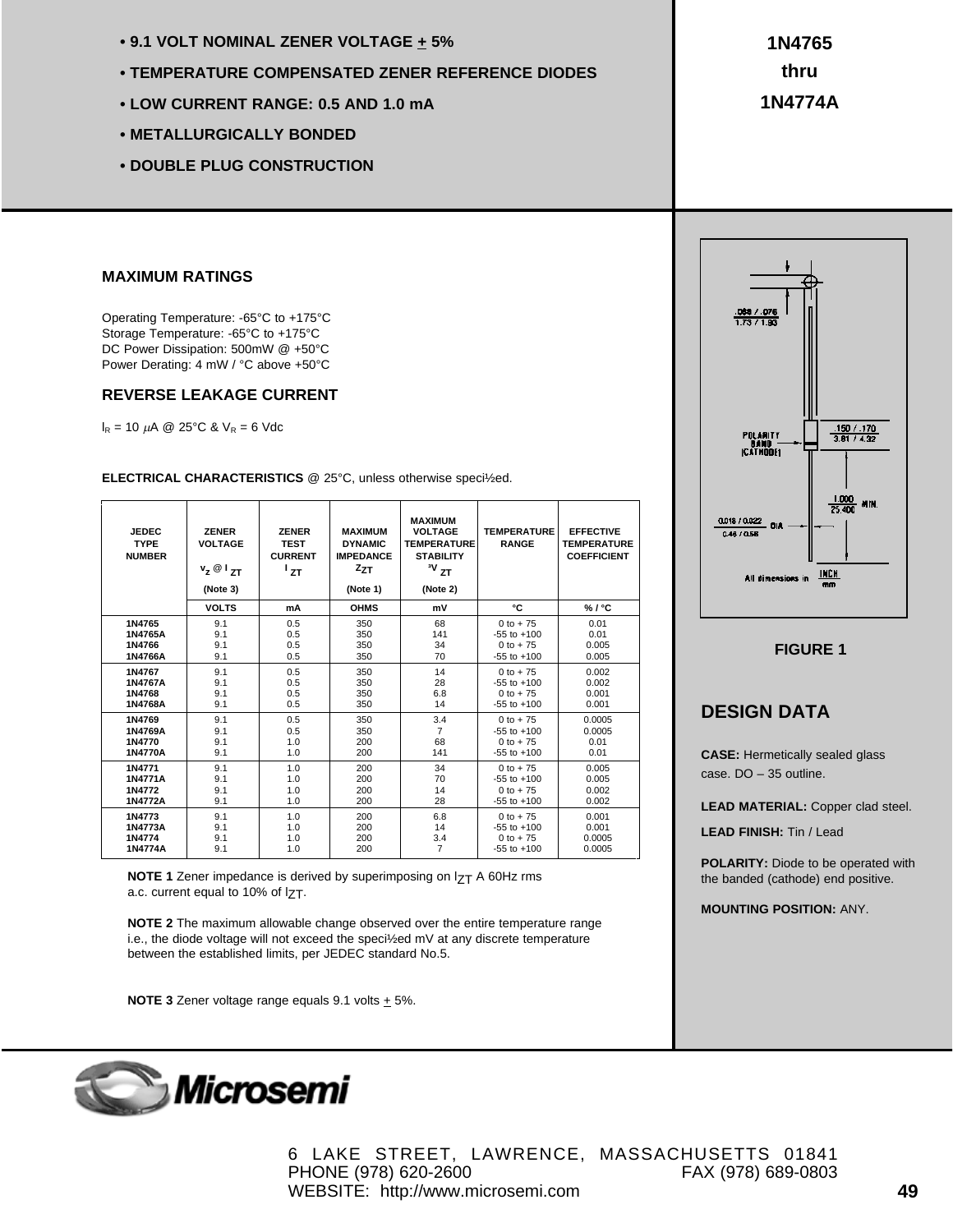# **1N4765 thru 1N4774A**





**FIGURE 4**

+.0015

+.0010

+.0005

CHANGE IN TEMPERATURE COEFFICIENT ( %/°C)

CHANGE IN TEMPERATURE COEFFICIENT (%/°C)

-.0005

-.0010

-.0015

0